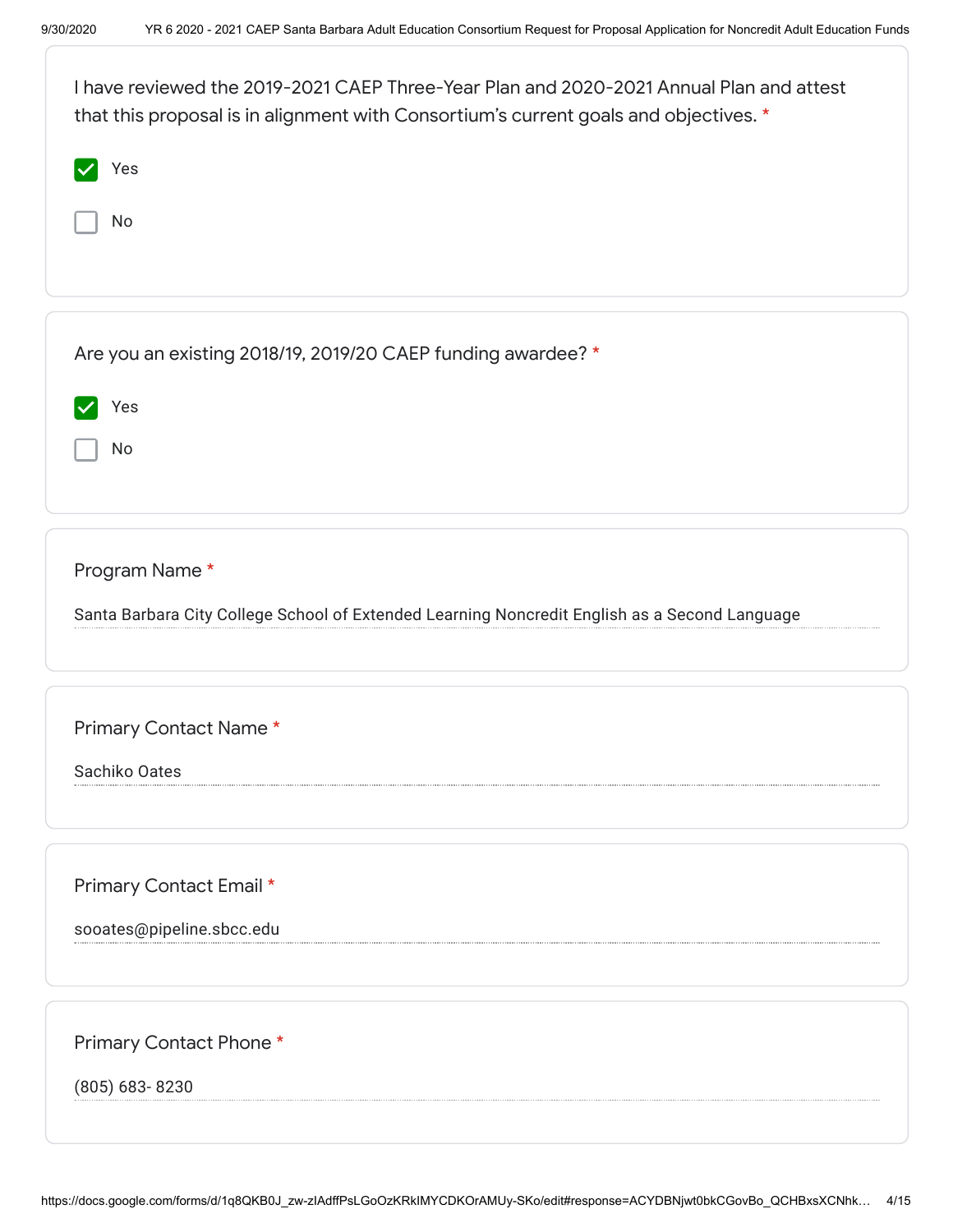| Applicable Noncredit Program Area *                      |
|----------------------------------------------------------|
| Adult Education (ABE, ASE, Basic Skills)                 |
| English as a Second Language/Citizenship<br>$\checkmark$ |
| Entry or Reentry into the Workforce                      |
| <b>Adults with Disabilities</b>                          |
| Short-Term CTE/Programs in Pre-Apprenticeship            |
| Literacy                                                 |
|                                                          |
|                                                          |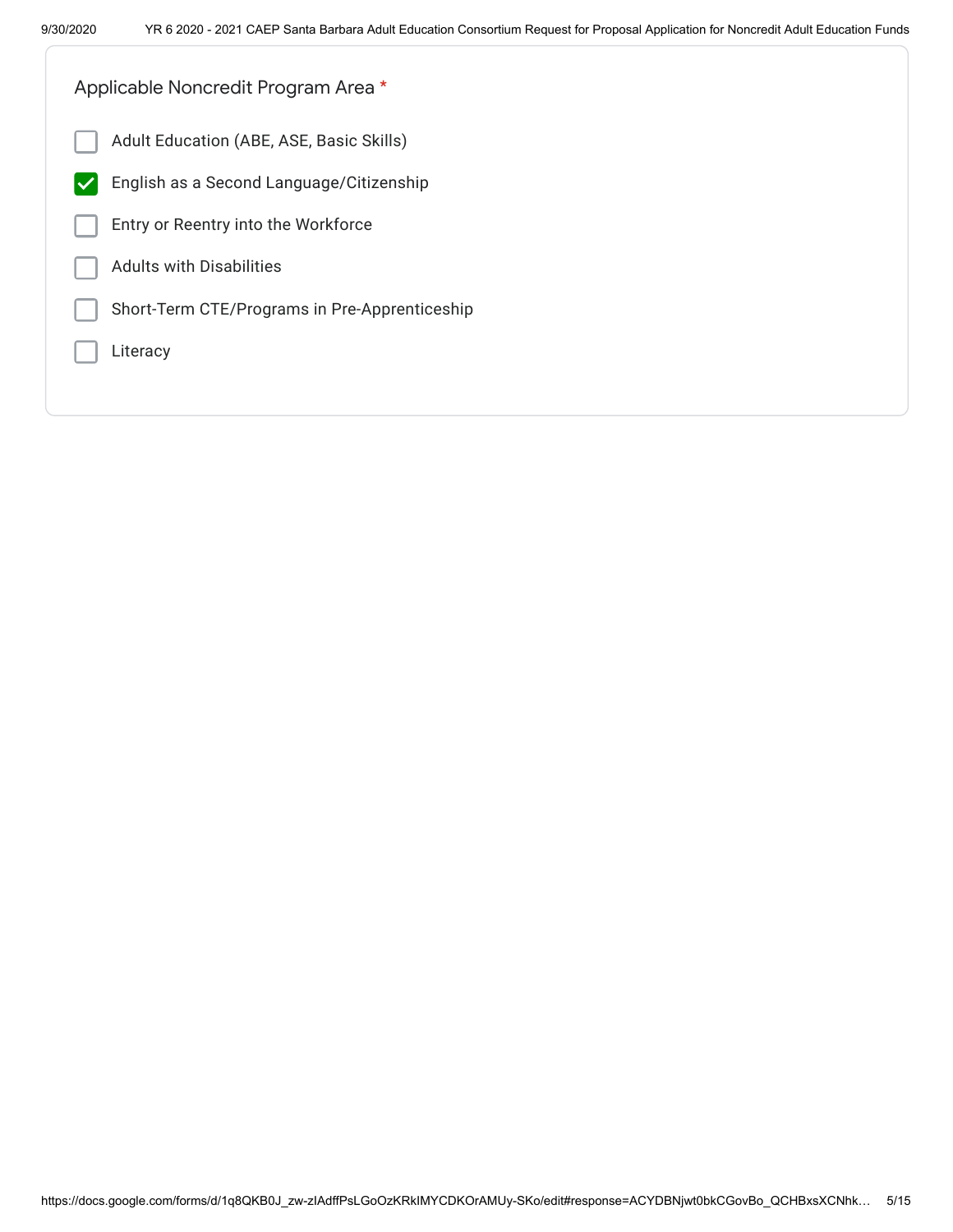1. Executive Summary: Please provide an executive summary of your proposed plan (to include overarching goals and outcomes) to create new programs or expand existing programs in one of the areas identified above. \*

The Santa Barbara City College (SBCC) School of Extended Learning noncredit English as a Second Language (ESL) program aims to help adult immigrants and English Language Learners (ELLs) develop multiliteracy skills in their efforts to obtain a family-sustaining job, matriculate to post-secondary or career technical education, support children in school, and become productive members of society.

For this grant cycle, the program's overarching objectives are 1) to increase students' attendance and persistence rates even in the remote and digital learning environment, 2) to continue to increase the number of students who receive the state-recognized ESL certificates of competency, achieve CASAS learning gains, and accomplish their educational goals, and 3) to achieve robust enrollment by implementing targeted marketing and outreach strategies to reach more community members, especially the low-skilled and low-wage workers whose job security might be threatened by the pandemic. Special efforts will be made to improve the learning outcomes of the students with lower language proficiency levels. At the onset of COVID-19 and the stay at home order, the overall attendance rate of this group dropped by 30-40 %. Our goal is to improve our support systems to meet the needs of lower-level students.

In order to achieve the above goals, the noncredit ESL program will:

1. Train instructors and staff to apply strategies for success for all learners through equity. The strategies include culturally responsive teaching and learning and the pedagogy of multiliteracies that recognizes linguistic diversity and multimodal forms of communication influenced by the advancement of technology.

- 2. Enhance the enrollment and technology support efforts to meet the needs of the students
- 3. Collect and monitor quantitative data on learning gains through CASAS remote eTesting.

4. Streamline our data capturing methods through the use of Banner, SBCC's student information system, and TOPSPro, the Workforce Innovation and Opportunity Act (WIOA) Title II accountability tool, to collect student attendance, persistence, and course completion data. The data will be used to enhance adult learner motivation and outcomes through data-informed instruction.

5. Continue to raise awareness of the certificate and digital badging processes to incentivize course and certificate completion

6. Coordinate with the SBCC student support services and strengthen our cross-agency partnerships to offer better wraparound services including childcare, housing, food security, financial support, physical and mental health support, academic and career counseling.

7. Develop and implement marketing and outreach plans that target the non-digital-native adult immigrant population in our area. This includes developing and disseminating the program information through the print schedule, snail mail, radio, and TV in multiple languages: English, Spanish, and in some cases, Chinese to reflect our current student population.

The intended outcomes are:

- 1. Improved student attendance and certificate completion rates
- 2. Student data collection and reporting even through remote operations
- 3. Increased number of learners enrolled in the noncredit ESL classes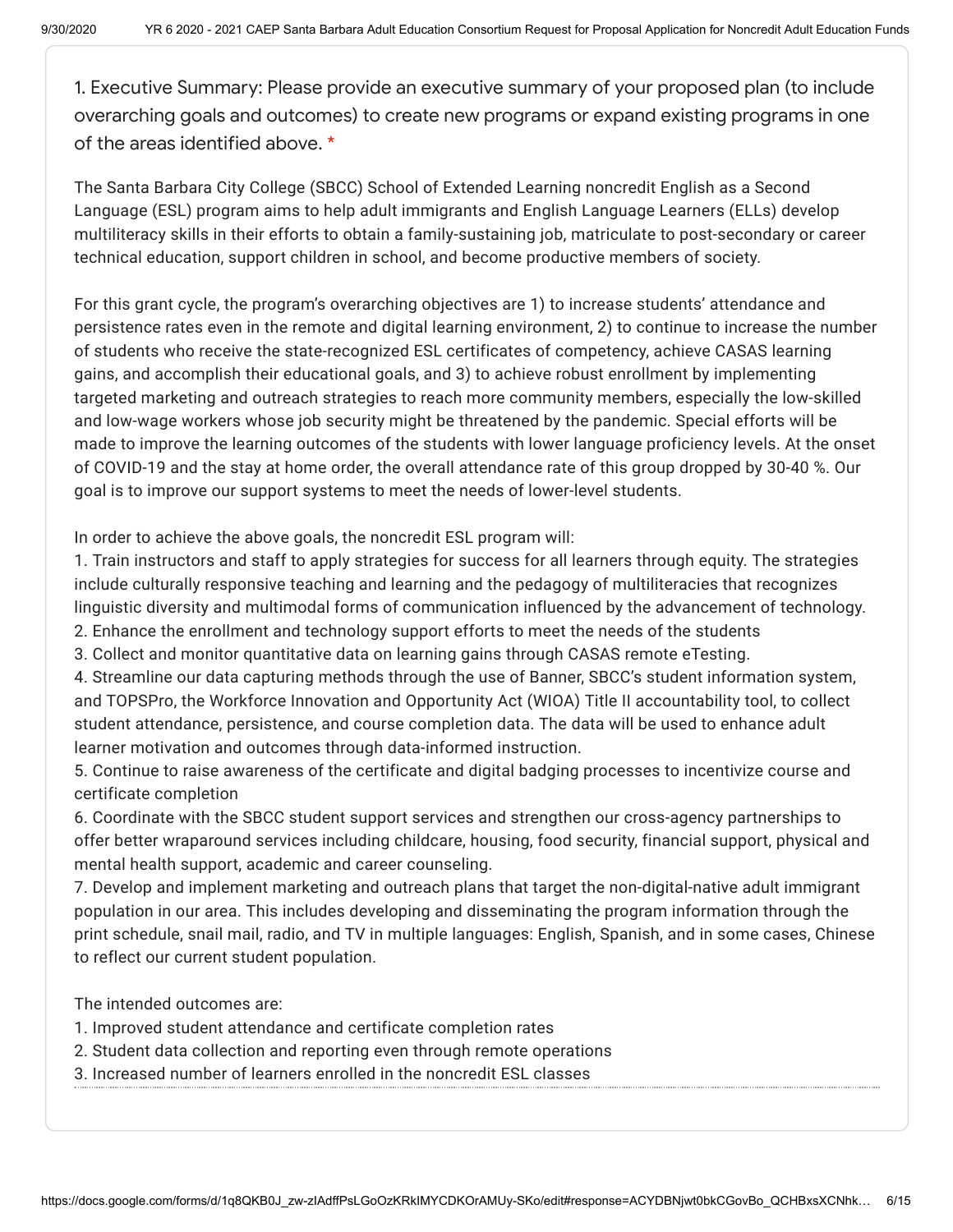2. Integration: Please explain how your proposed program integrates adult education programs at SBCC and creates a transition to credit/transfer educational programs or creates a transition to the workforce (including, but not limited to, internships, jobs, pre-apprenticeships, and selfemployment). \*

1. Accurate assessment and attendance data collection and analysis are crucial to improving our services and practices in order to help students stay on their career or academic paths

2. By offering strategies for success for all students through equity, culturally responsive teaching and learning and the pedagogy of multiliteracies, we aim to improve all students' timely achievement of their career and academic goals

3. By collaborating with the student support services and other community organizations, the noncredit ESL program can help streamline the intake, support, and matriculation processes to enhance learner persistence and goal attainment

4. The development and enhancement of marketing and outreach materials in print, radio and TV in multiple languages will help reach the low skilled adult population in our community and help them get on the path to achieving their educational and career goals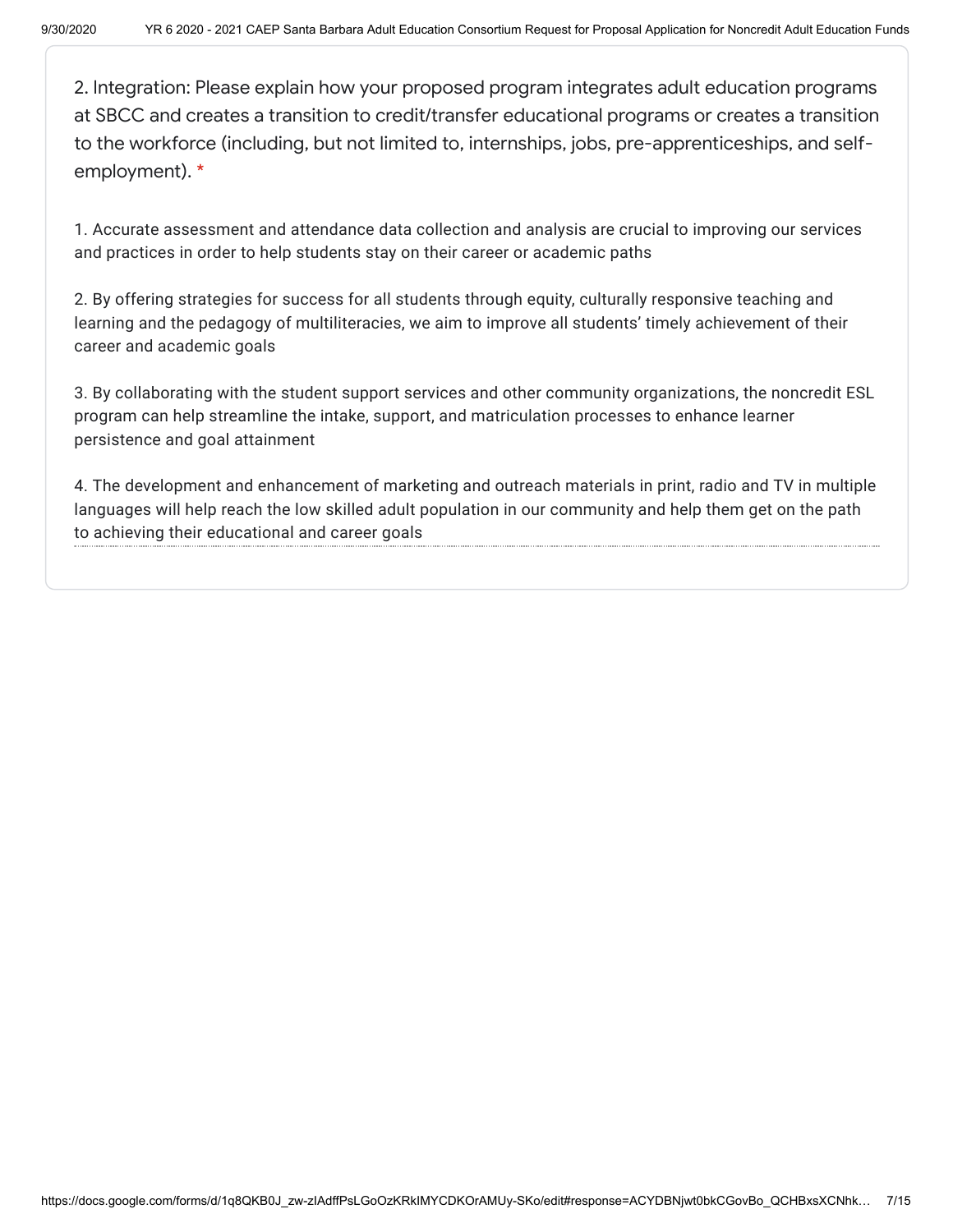3. Justification: Please justify the need of your proposed program and include research, labor market information, employer feedback, student surveys, or other relevant information and describe how funding will further your objectives. For programs that have previously received funding, please justify the need, include students served, and provide a status report on your existing award(s) and remaining balance(s). \*

Our goal is to see lower-level students persist in our program and achieve their goals even in an online environment. While the noncredit ESL program has made a significant impact on the adult immigrant population in the past few years, the digital divide and equity gap that exists in our community became more apparent through the current world-wide COVID-19 crisis. When our ESL program moved all instruction online for the first time in the college's history, we saw the achievement gap widen between our lower-level students and higher-level students. Low English skills are found to correlate with lower income. Most of our students belong to the population that is disproportionately impacted by the pandemic. Approximately 85 % or our noncredit ESL students are Latinx and 10 % Asian. Many of our students were reported to have lost their jobs as they work in the service industries that had to stop operation or had to work overtime as they are essential workers who are in healthcare or agriculture. All of these facts impacted our students' lives and their persistence.

Bringing back the low skilled and low wage immigrant workers to our program is crucial during and post COVID-19. The social distancing requirements and stay-at-home orders are accelerating the dedensification of cities and workforce automation (Autor & Reynolds, 2020). Employment in the service industries (i.e., food service, cleaning, health aides, transportation, maintenance, and repair) might not be as readily available post COVID (Autor & Reynolds, 2020). As adult educators, we have the responsibility to provide opportunities for preparation for family-sustaining jobs and economic independence.

For more equitable access to our courses, with this year's finding, we will be providing enhanced access to instructional and technical support to students who need them. We will also be implementing new online instructor training that focuses on multiliteracies, culturally responsive teaching in online learning environments. Most middle-skill jobs today require some digital skills, and the adult immigrant population must be supported in acquiring digital literacy skills along with other literacy skills. Adult ESL learners deserve access to high-quality distance education in order to achieve their learning goals, to transfer to credit courses, and to be successful in their career.

The noncredit ESL program was awarded \$74,100 in year 4 (2018-19). The program currently has 28 % of the funds remaining to complete the proposed year 4 activities. We have planned professional activities in late September and early October, and this will be expended.

In addition, the noncredit ESL program was awarded \$70,000 in year 5 (2019-20) and an additional \$20,000 through the Emergency Funding in Response to COVID-19. We began working on our Year 5 and emergency funding objectives and approximately 10 % was expended.

To accomplish our year 5 goals, the noncredit ESL program implemented the World Cup of Achievement campaign to increase the number of certificate completers in the Spring of 2019. During the last academic year, the ESL students were awarded record-breaking 240 certificates, five times more than the last year. The ESL program is in the process of designing and issuing digital badges that correlate with the stateapproved certificates of competency.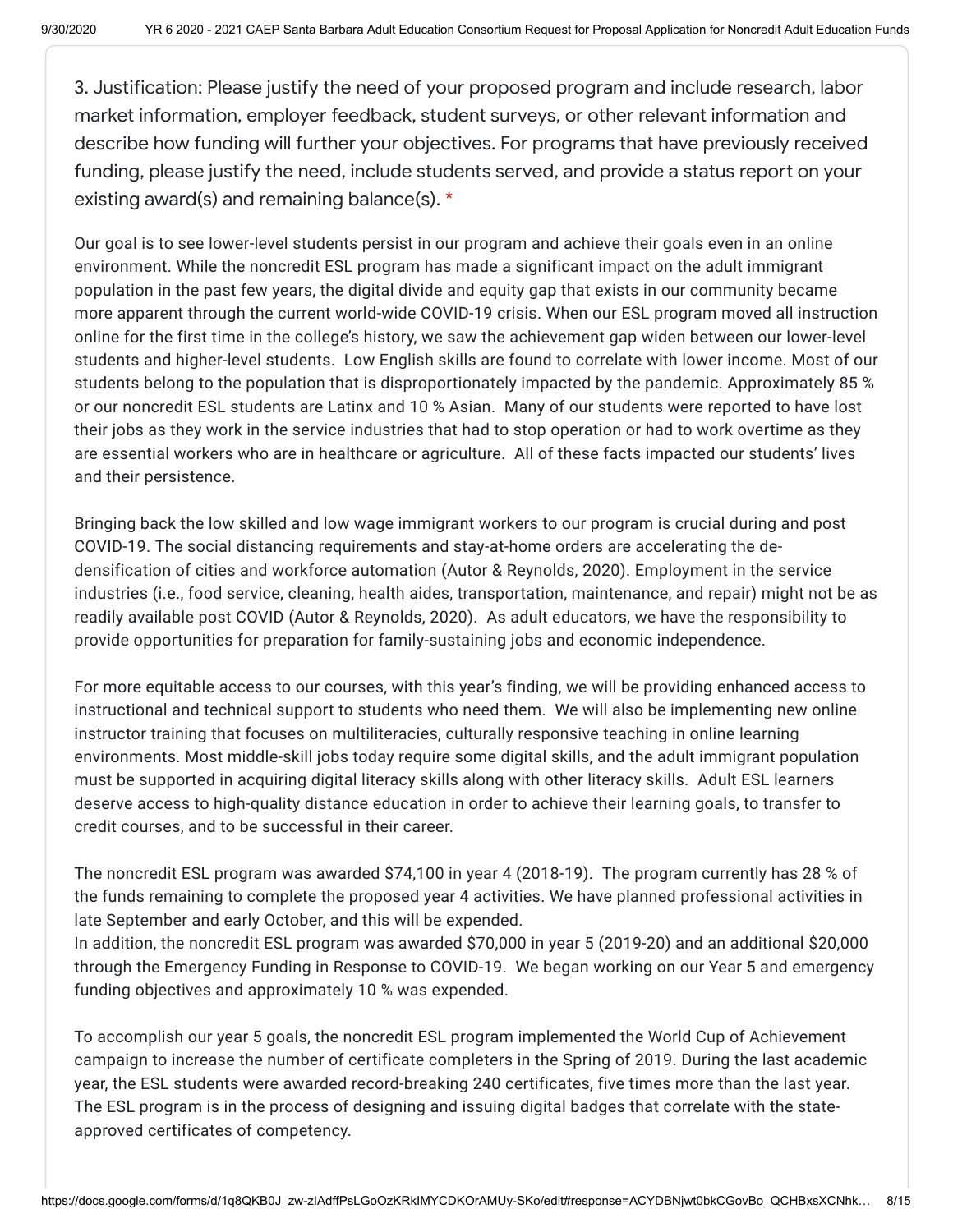9/30/2020 YR 6 2020 - 2021 CAEP Santa Barbara Adult Education Consortium Request for Proposal Application for Noncredit Adult Education Funds

We have hired an additional hourly staff member to support the enrollment and outreach process. The faculty members have completed initial training on distance education and curriculum modification. The effort has already started to show results. This fall, all three sections of our evening beginning level classes are full. We are discussing adding an extra section for the second half of the semester.

With our year 4 funding, the noncredit ESL program successfully implemented CASAS eTesting program (Year 4 Objective 5). This year, the Noncredit ESL program will administer CASAS remote eTesting in order to keep track of student learning gains during the COVID induced distance learning period. This method is more labor-intensive as one staff member can only test 1 -5 students at a time depending on what device students use to access our classes. Our hope is to increase the number of CASAS proctors who can support this initiative.

After many years of trial and error, the noncredit ESL program was finally successful in streamlining the data reporting process. We are now able to extract our student data through the college's student information system and import it into TOPSPro for more accurate data reporting.

As you can see, we have a proven track record of successful implementation of CAEP initiatives and objectives. The noncredit ESL program aims to enhance our operations and expand on our past achievements with the support of the consortium this year.

### Reference:

Autor, D., and Reynolds, E. (2020). The Nature of Work after the COVID Crisis: Too Few Low-Wage Jobs. The Hamilton Project

4. Outreach & Marketing: Please describe your plans to conduct outreach and marketing to reach your target population and increase enrollments. \*

The noncredit ESL program will work with the incoming Vice President of the School of Extended Learning, the SBCC Public Affairs and Communications department, Juliana Minsky, our marketing consultant, and the SBAE consortium members, as well as the student, faculty and community representatives in order to determine the needs and effective methods of outreach and marketing of our program.

In Year 6, the noncredit ESL program will utilize our print schedule, radio and TV ads, and other translated materials as our main tools to enhance our efforts to reach the low-skilled adults who are non-digital natives.

The noncredit ESL program will also target the two zip code areas: 93101 and 90117 in our marketing and outreach efforts. According to the consortium's 3-year plan, the above areas have "the highest populations of potential ESL students-adults who speak English less than very well (p.13)."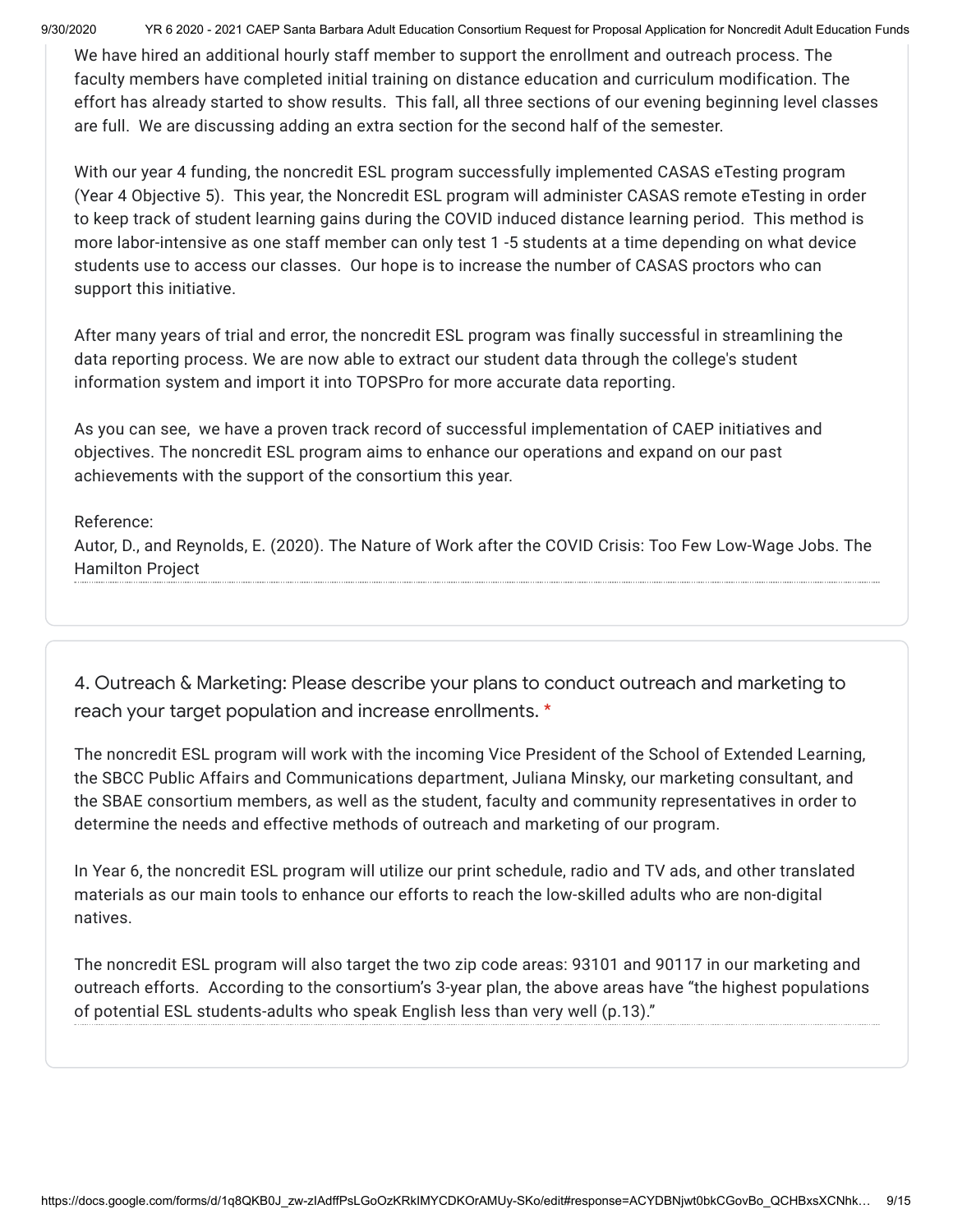5. Partnerships: Please provide 2-3 prospective CAEP Programs or Partners you plan to work with to maximize student and client participation and describe your prospective collaborative efforts; either with current CAEP programs and/or other external community entities. \*

- SBCC Student Services- referrals to wraparound services, career and academic counseling, and development of abbreviated education plans

- SBCC Adult High School/GED/Bilingual GED- Student transfer
- SBCC Career Skills Institute- Student transfer
- SBCC Guided Pathways, EOPS, DSPS- specialized support, and student matriculation

- Santa Barbara Workforce One-Stop operator-Referrals, Collaboration through the WIOA Title I and Title II initiatives

- EqualiTech- referrals, digital literacy curriculum, and K12 connection
- Public Libraries- referrals and possible curriculum alignment and articulation
- K12 Schools- referrals, collaboration for family engagement, and family literacy development

6. SBCC Noncredit Student Support Services: Provide your plans to integrate SBCC Noncredit Student Support Services in order to assist students in obtaining abbreviated educational plans. \*

The noncredit ESL program will be working closely with the Student Support Services advisors and staff to plan and coordinate community outreach, class visits, student orientation, abbreviated Ed plan development, follow up, and data reporting.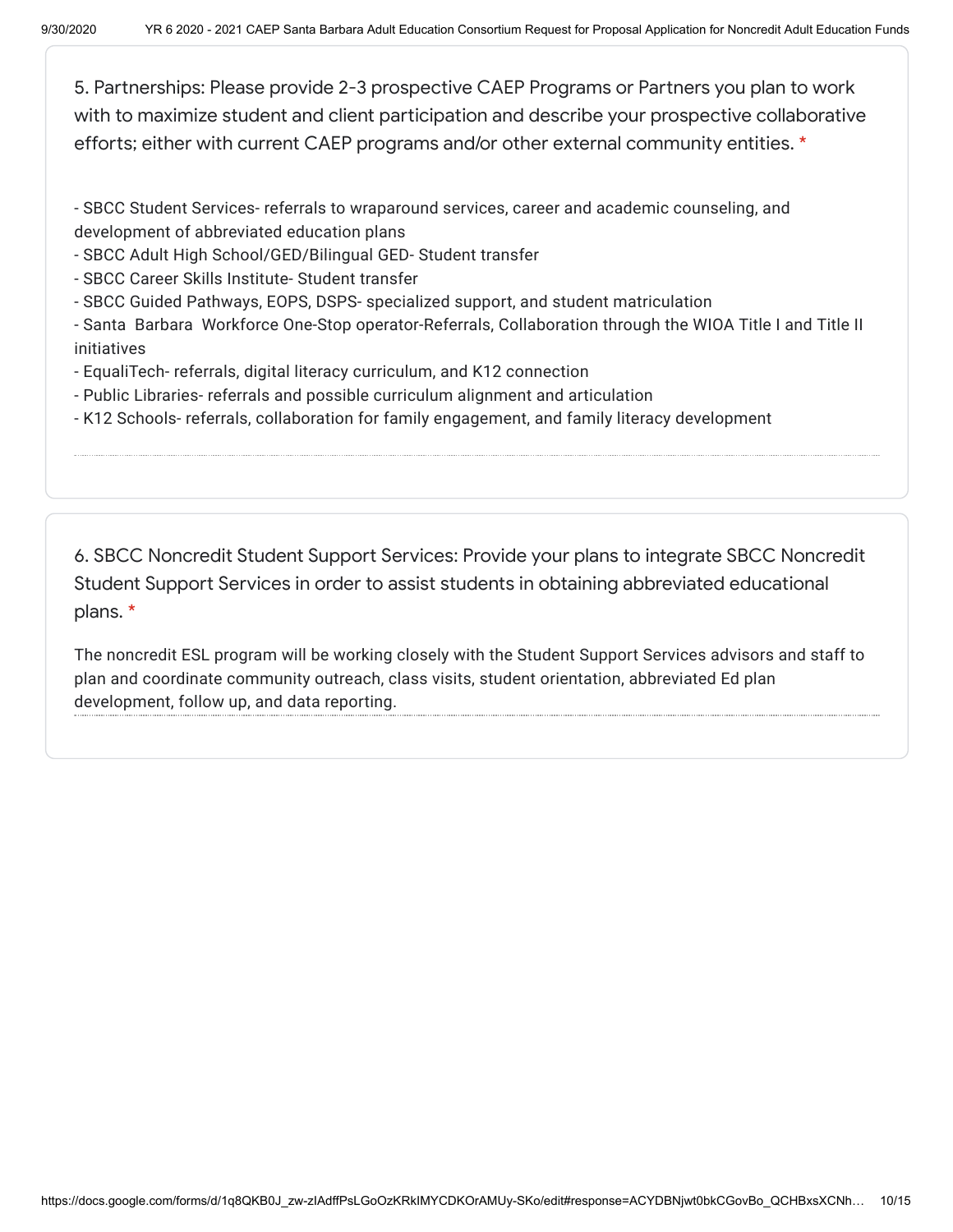7. Alignment: Please describe how your program is in alignment and furthers the Consortium's goals and objectives as stated above. \*

The School of Extended Learning noncredit ESL program is one of the existing SBCC programs that are aligned with the statewide CAPE initiatives "(2) Programs for immigrants eligible for educational services in citizenship, English as a second language, and workforce preparation" and listed as one of the selected educational programs as part of the Consortium's focus for the 2020-2021 cycle: "(4) Noncredit English as a Second Language." In addition, all of the proposed activities and goals align with the newly added statewide CAEP goals and initiatives #8-10: COVID-19 response, Budget Reductions and Systemic Racial Injustices.

Furthermore, the noncredit ESL program's goals and objectives align with the Santa Barbara Adult Education Consortium's three-year plan key performance indicators: "Increase in enrollment and hours attending in the ESL program resulting in higher FTES. Increase certificate completion rates in ESL. Increase in supportive programming to reach more community members." All of the Noncredit ESL program's plans above aim to "improve Student Learning and Achievement Goals focused on the needs of adult learners, and to assist in their transfer acceleration and career success (consortium's overarching 3-year plan goal #2). The ESL program's plans #3, #4, and #6 address the consortium's overarching 3-year plan goal #5: "develop a comprehensive data collection and accountability infrastructure for all programs and services funded by the consortium and to encourage cross-pollination with each other and Statewide initiatives." The ESL plan # 7 directly correlates with the consortium's overarching 3-year plan goal # 4: "provide awareness of educational offerings and training options available through a robust local marketing campaign."

Finally, the noncredit ESL programs proposals align with all nine of the Santa Barbara Adult Education Consortium's primary goals for upcoming the 2020‐2021 including building pathways to credit, AB 705 support, noncredit data collection, partnership with the local Workforce One-Stop operator, cross-pollination with WIOA, and Guided Pathways, professional development for distance learning, addressing systemic racial injustices, and collaboration with the local workforce.

8. Leveraging Funds : Please describe what other funding sources, and the percentage of those funding sources, will be used to support your CAEP proposed program. \*

- SBCC General Funds- Unrestricted: \$ 806,329,02- 11 % reduction compared to 2019-2020, (73 %)
- The Workforce Innovation and Opportunity Act funds: TBD \$ 200,000 (18 %)
- CAEP Year 5 and Emergency Funds: \$90,000 (8 %)
- The Lottery Funds: \$ 3500 (less than 1 %)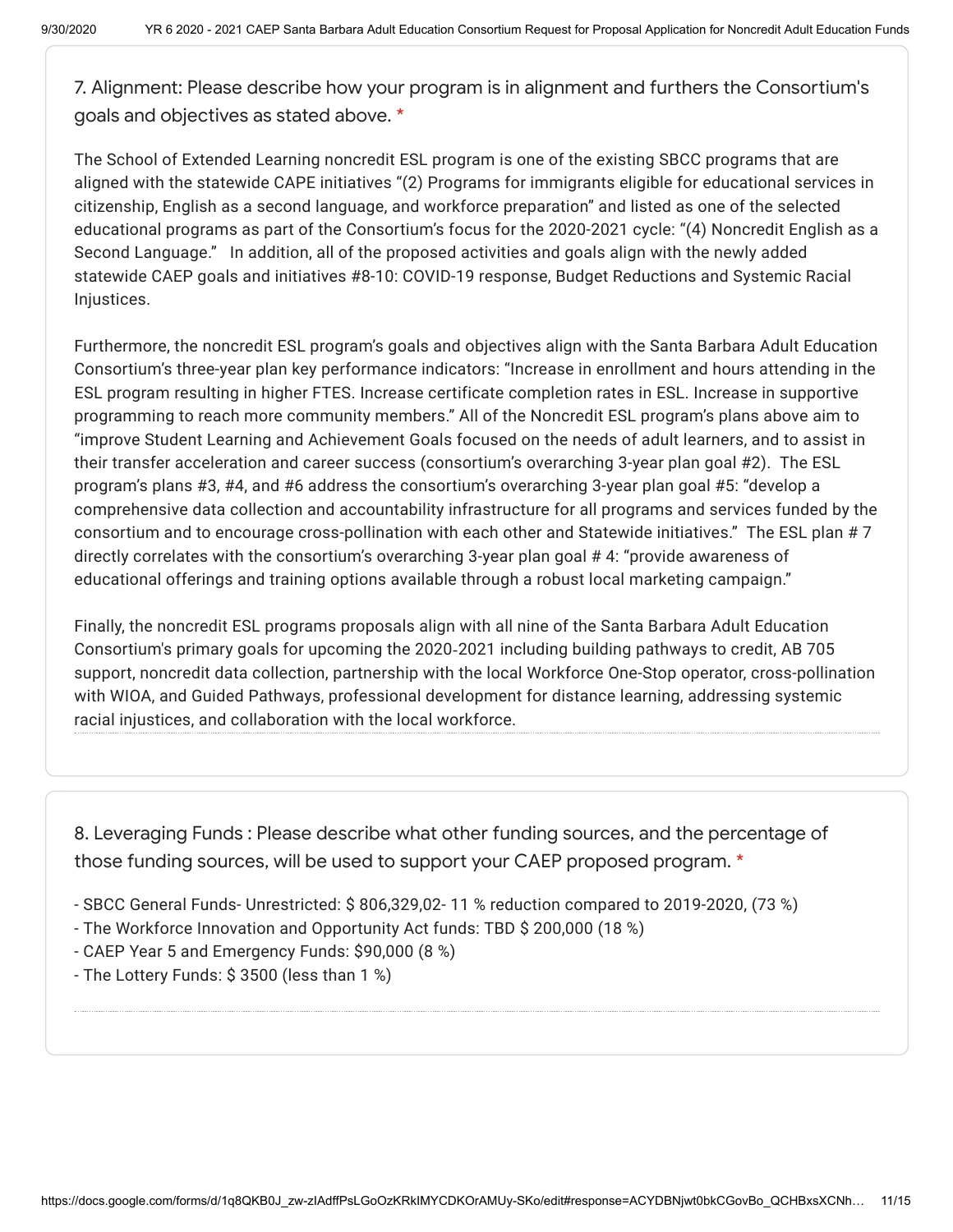9. Diversity, Inclusion, and Equity: Please describe how your program will create a diverse, inclusive, and equitable educational experience for adult learners. Please identify strategies in which your program plans to address racial inequality and professional development support for instructors and staff. \*

The noncredit ESL program will offer professional development activities to instructors and staff to apply strategies for success for all learners through equity. The strategies include culturally responsive teaching and learning and the pedagogy of multiliteracies that recognizes linguistic diversity and multimodal forms of communication influenced by the advancement of technology.

To ensure equitable access to all learners, the noncredit ESL program will offer enrollment and technology support to students who need it. Furthermore, the ESL program will coordinate with the SBCC student support services and strengthen our cross-agency partnerships to offer better wraparound services including childcare, housing, food security, financial support, physical and mental health support, academic and career counseling to all students. We will also put extra effort into ensuring that our program information reaches the population with low literacy and low technology access. We will use simple language, translation, and varied media such as print and radio to make sure that the immigrant community is aware of our tuition-free courses and all the resources we provide including free Chromebook and internet access.

10. Potential Budget Reductions: Please describe what specific programming needs and/or services your program would reduce or eliminate should the CAEP grant budget be reduced (range 10-25% at any point during the grant cycle). Please note that final budget reductions would be determined by the Santa Barbara Adult Education Consortium based on the Consortium's priorities and goals. \*

The noncredit ESL program will prioritize the adult immigrants' equitable access to education, student learning, and incorporation of effective strategies for distance learning. If necessary, we would reduce the allocation for the CASAS remote testing and/or marketing activities.

# 6. Activity Chart \*

Please use the Activity Chart provided in the link under the instructions and email to [sbaebg@gmail.com.](mailto:sbaebg@gmail.com) The Activity Chart should outline your program's specific objectives and activities, along with a timeline for completion, the person/agency responsible, outcomes and data capture methods. Please attach additional pages if necessary.

I certify that the Activity Chart has been completed and emailed to **shaebg@gmail.com**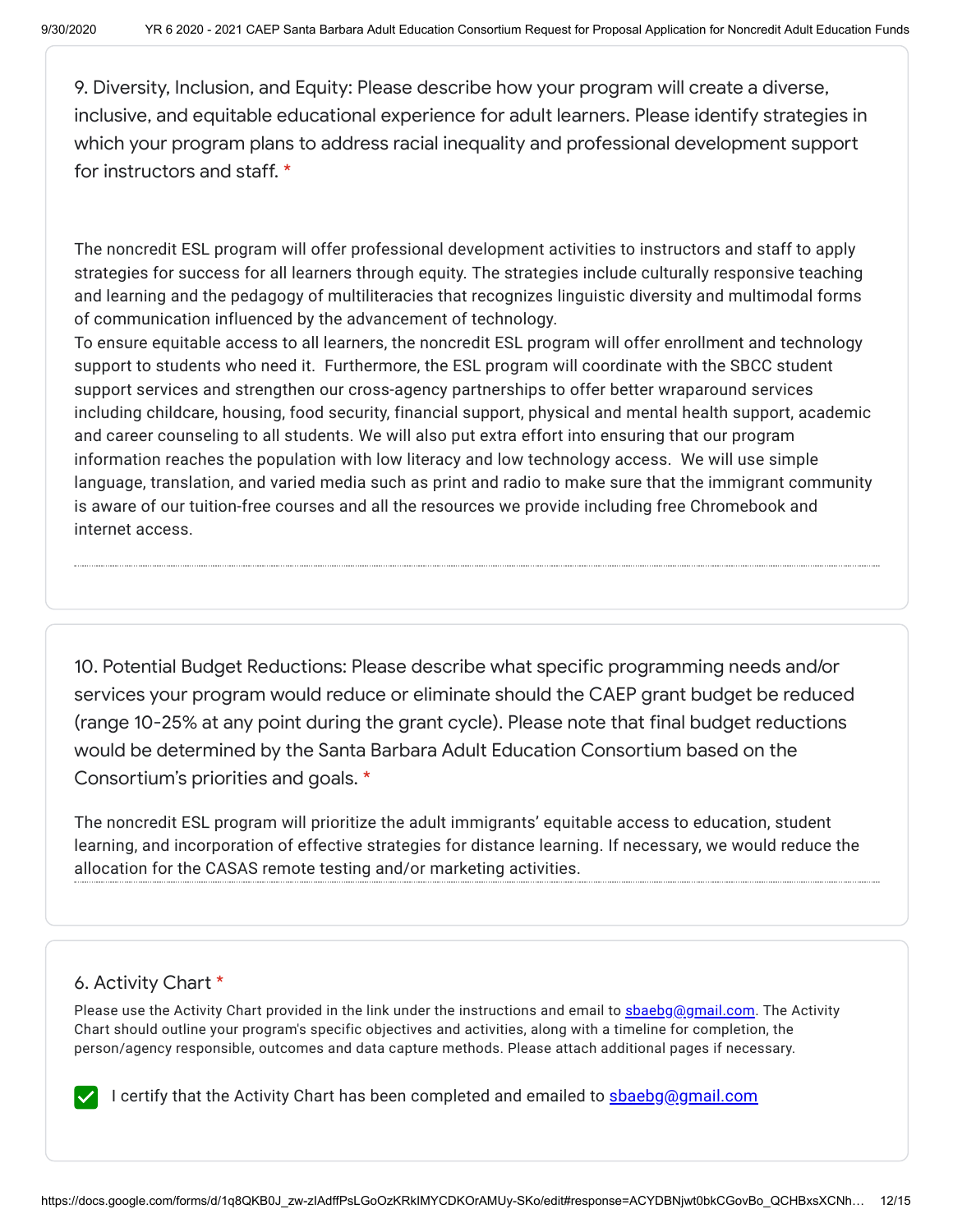Total Budget Requested \*

## \$101,250.00

1000 (Instructional Salaries) \*

Total dollars requesting for INSTRUCTIONAL PERSONNEL (include 25% for BENEFITS in 3000 section below)

\$5,000.00

1000 Detail \*

Please provide a detailed budget for this category.

Professional Development for Faculty- Distance Education, Success for All Learners through Equityculturally responsive teaching and learning and the pedagogy of multiliteracies, and data-informed instruction

2000 (Noninstructional Salaries) \*

Total dollars requesting for PERSONNEL (include 25% for BENEFITS in 3000 section below)

\$40,000.00

2000 Detail \*

Please provide a detailed budget for this category.

Fund staff activities to enhance enrollment through outreach and support, to provide technology and instructional support, to collect and monitor quantitative data on learning gains through CASAS remote eTesting, and to streamline our data capturing methods.

3000 (Benefits from 1000 and 2000 categories) \*

Total dollars requesting for BENEFITS . The average benefit rate is 25%.

\$11,250.00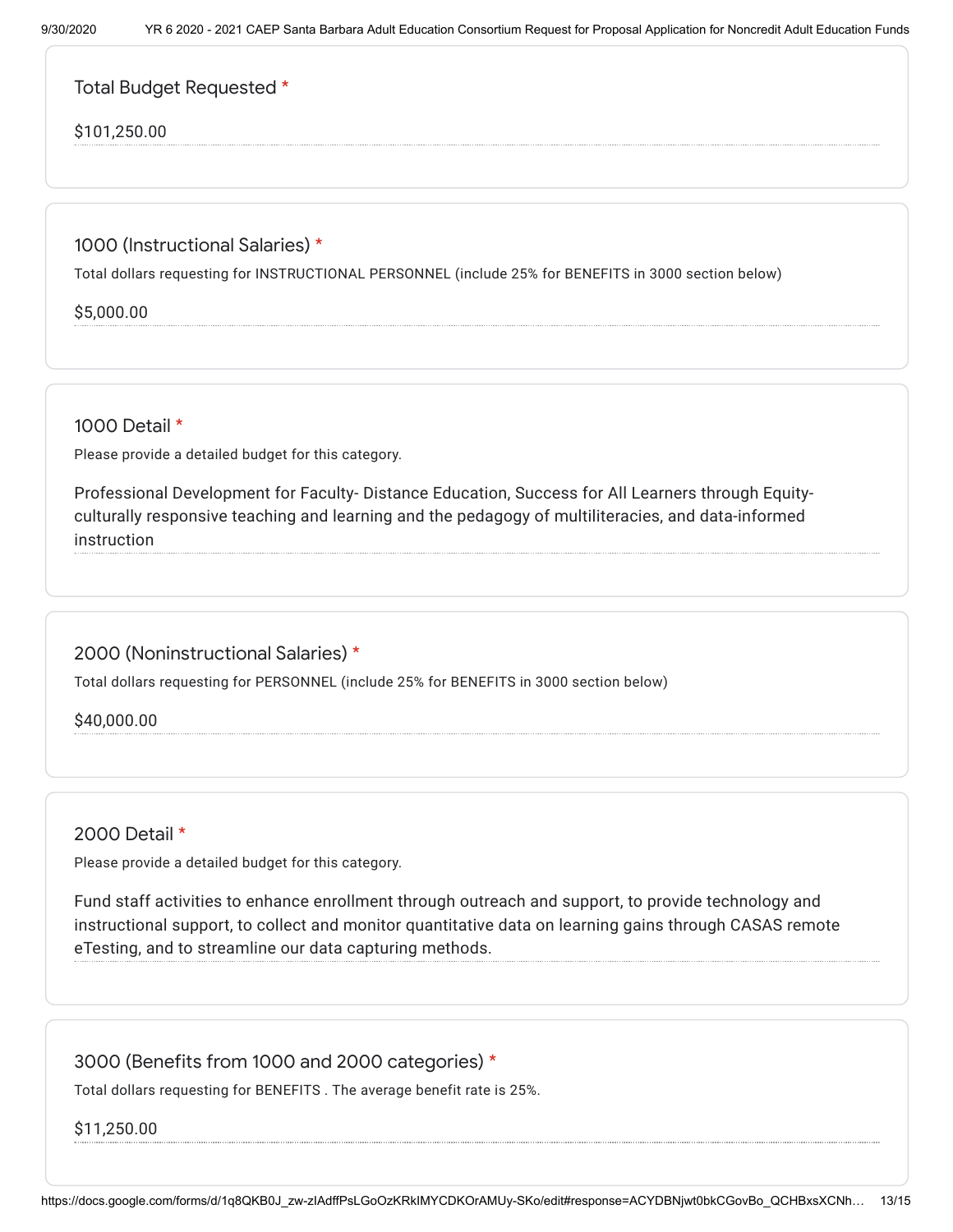#### 4000 \*

Total dollars requesting for INSTRUCTIONAL SUPPLIES and NON-INSTRUCTIONAL SUPPLIES and Computer Software (not Hardware).

### \$5,000.00

4000 Detail \*

Please provide a detailed budget for this category.

Instructional supplies and software licenses

#### 5000 \*

Total dollars requesting for CONSULTANTS, MEETINGS, PROFESSIONAL DEVELOPMENT

\$40,000.00

5000 Detail \*

Please provide a detailed budget for this category.

Marketing, Consultants, and Conference fees (includes online)

#### 6000 \*

Total dollars requesting for CAPITAL OUTLAY (Computer Hardware)

0

6000 Detail \*

Please provide a detailed budget for this category.

NA